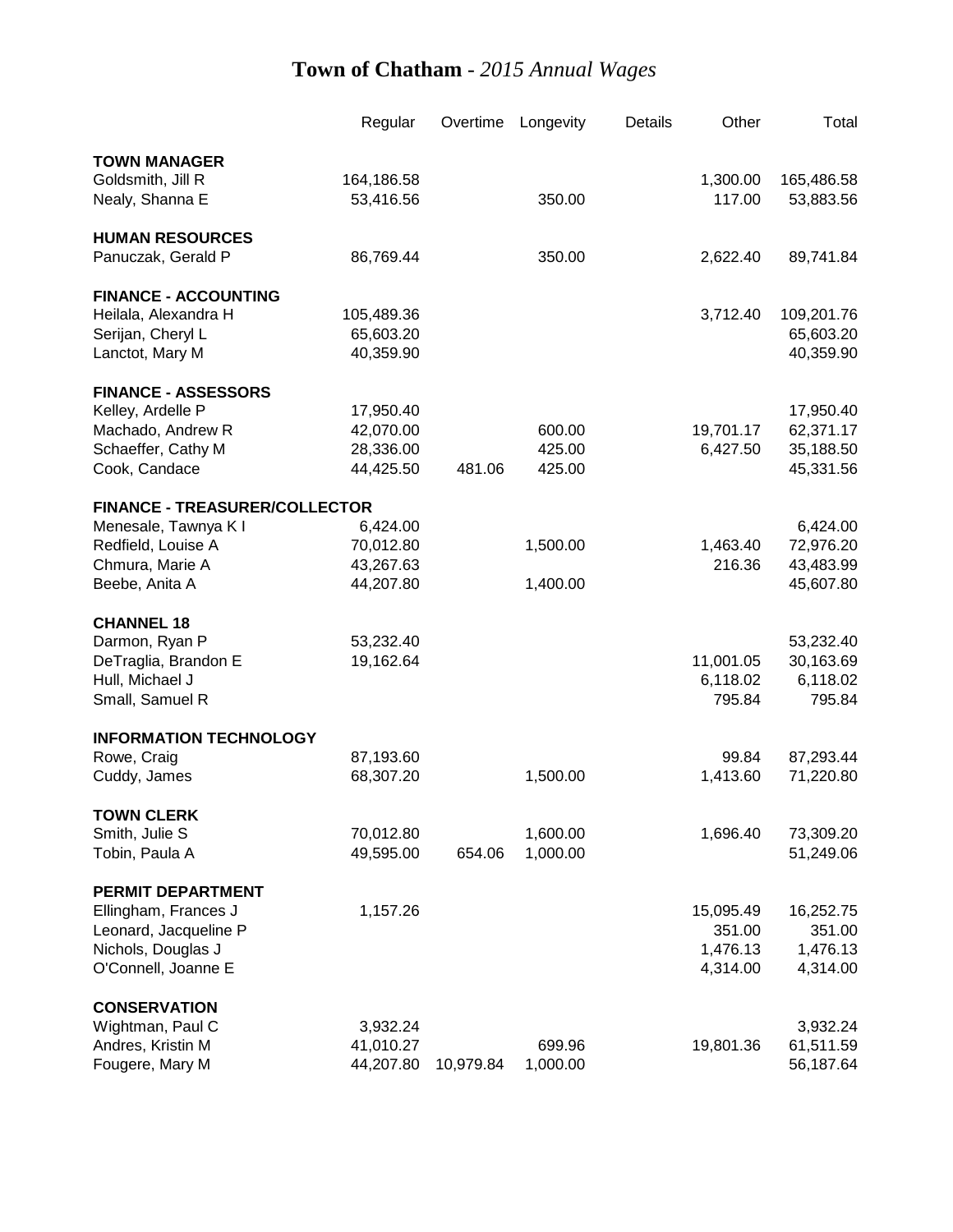|                                   | Regular    | Overtime  | Longevity | Details   | Other     | Total      |
|-----------------------------------|------------|-----------|-----------|-----------|-----------|------------|
| PRINCIPAL PROJECTS AND OPERATIONS |            |           |           |           |           |            |
| Whalen, Terence M                 | 92,876.64  |           | 500.00    |           | 1,764.40  | 95,141.04  |
| <b>FACILITIES</b>                 |            |           |           |           |           |            |
| Whelan, Norman                    | 60,923.20  | 4,745.53  | 1,700.00  |           |           | 67,368.73  |
| Kaser, Gary                       | 54,038.40  | 2,445.38  | 2,000.00  |           |           | 58,483.78  |
| Custodie, John                    | 9,682.72   |           |           |           |           | 9,682.72   |
| Powell, Lori                      | 43,492.80  |           | 500.00    |           |           | 43,992.80  |
| Rogers, Mary J                    | 43,492.80  | 39.21     | 600.00    |           |           | 44,132.01  |
| Silva, Matthew J                  | 28,804.00  | 213.23    |           |           | 459.34    | 29,476.57  |
| Burns, Robert E                   |            | 581.00    |           |           |           | 581.00     |
| <b>POLICE DEPARTMENT</b>          |            |           |           |           |           |            |
| Pawlina, Mark R                   | 149,890.00 |           |           |           | 21,800.16 | 171,690.16 |
| Cauble, John D                    | 90,764.40  |           | 2,000.00  |           | 25,447.36 | 118,211.76 |
| Boutin, Melanie A                 | 50,523.20  |           | 425.00    |           |           | 50,948.20  |
| Cronin, Brendan J                 | 29,086.48  | 3,248.36  |           |           | 1,343.96  | 33,678.80  |
| De Oliveira, Amanda M             | 39,755.47  | 7,828.24  |           |           | 1,059.12  | 48,642.83  |
| Hemeon, Erin C                    | 46,945.22  | 7,529.71  | 250.00    |           | 1,627.44  | 56,352.37  |
| Meehan, Jeanine M                 | 45,867.41  | 15,037.88 | 350.00    |           | 10,084.93 | 71,340.22  |
| Pentland, Kerrie E                | 2,876.89   | 239.76    |           |           | 935.35    | 4,052.00   |
| Anderson, Michael D               | 81,390.40  | 630.80    | 1,400.00  | 30,140.17 | 27,142.98 | 140,704.35 |
| Amara, Joseph A                   | 47,062.07  | 7,910.62  |           | 14,944.54 | 7,856.80  | 77,774.03  |
| Hutton, Andrew P                  | 60,930.27  | 7,918.94  | 350.00    | 11,805.64 | 3,807.52  | 84,812.37  |
| Little, William S. J              | 60,969.39  | 16,960.14 | 700.00    | 38,852.99 | 16,791.34 | 134,273.86 |
| Malzone, Louis F                  | 60,969.39  | 27,771.81 | 425.00    | 318.50    | 22,257.25 | 111,741.95 |
| Merigan, Christopher R            | 52,072.84  | 20,154.02 |           | 16,285.53 | 7,611.72  | 96,124.11  |
| Murphy, Michael A                 | 60,969.39  | 10,691.20 | 500.00    | 15,347.03 | 16,433.60 | 103,941.22 |
| Pasionek, Mark R                  | 30,890.56  | 6,883.80  |           | 10,144.56 | 1,882.24  | 49,801.16  |
| Phillips, Geoffrey E              | 60,617.28  | 10,831.61 | 300.00    | 10,212.67 | 19,782.97 | 101,744.53 |
| Powers, Thomas J                  | 60,969.39  | 44,785.96 | 300.00    | 23,953.86 | 20,615.48 | 150,624.69 |
| Ryder, Sean P                     | 59,616.45  | 8,680.14  | 250.00    | 11,116.94 | 13,766.58 | 93,430.11  |
| Skinner, Brian J                  | 13,163.59  | 17,296.74 | 350.00    | 303.78    | 14,146.08 | 45,260.19  |
| Vardakis, Christopher P           | 51,801.48  | 24,541.31 |           | 11,917.54 | 3,711.84  | 91,972.17  |
| Walker, Brendan P                 | 35,277.64  | 3,225.24  |           | 9,444.06  | 2,285.04  | 50,231.98  |
| Whittle, John R                   | 60,969.39  | 13,982.95 | 2,000.00  | 83,762.94 | 3,673.09  | 164,388.37 |
| Wisniewski, Joshua S              | 60,969.59  | 13,128.15 | 425.00    | 54,279.98 | 4,213.14  | 133,015.86 |
| Glover III, William R             | 71,942.55  | 41,282.98 | 2,000.00  | 69,402.97 | 3,318.24  | 187,946.74 |
| Goddard, Andrew B                 | 71,942.55  | 36,541.57 | 1,300.00  | 1,936.72  | 22,230.71 | 133,951.55 |
| Harris, Sarah A                   | 71,942.55  | 33,350.98 | 1,000.00  | 15,047.83 | 24,244.54 | 145,585.90 |
| Massey, William G                 | 71,672.63  | 39,366.73 | 500.00    | 7,470.54  | 22,287.06 | 141,296.96 |
| Finacom, Robert P                 |            | 1,447.30  |           | 31,713.30 | 2,823.60  | 35,984.20  |
| Lynch, Rodney M                   |            |           |           | 13,069.15 |           | 13,069.15  |
| <b>ANIMAL CONTROL</b>             |            |           |           |           |           |            |
| Byers, Diane M                    | 10,894.75  | 312.18    |           |           |           | 11,206.93  |
| McDonough, Margaret               | 23,394.03  | 1,344.02  | 1,416.70  |           | 3,437.38  | 29,592.13  |
| <b>FIRE DEPARTMENT</b>            |            |           |           |           |           |            |
| Ambriscoe, Michael                | 122,676.01 |           | 500.00    |           | 30,455.12 | 153,631.13 |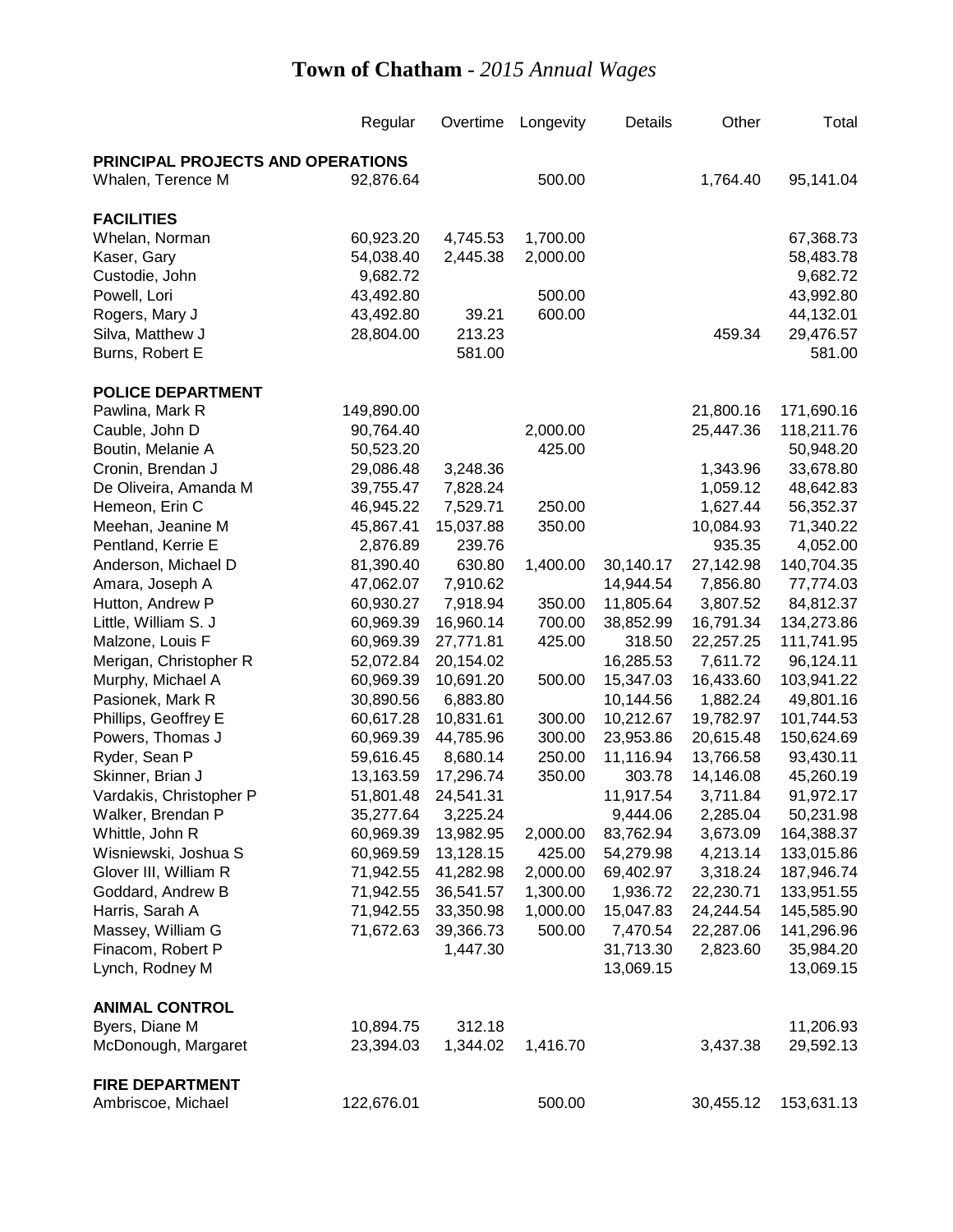|                              | Regular    | Overtime  | Longevity | Details  | Other     | Total        |
|------------------------------|------------|-----------|-----------|----------|-----------|--------------|
|                              |            |           |           |          |           |              |
| Connick, Peter E             | 90,769.92  |           | 2,000.00  |          | 16,671.20 | 109,441.12   |
| Depasquale, David M          | 65,075.26  | 26,040.17 | 1,400.00  |          | 14,778.45 | 107,293.88   |
| Flynn, Matthew R             | 70,772.08  | 48,832.72 | 2,000.00  | 1,607.20 | 11,981.62 | 135,193.62   |
| Higgins, Mark A              | 70,772.08  | 34,699.66 | 700.00    | 660.10   | 11,556.62 | 118,388.46   |
| Wirtz, Wallace F. N          | 70,772.08  | 42,963.34 | 1,400.00  |          | 11,531.62 | 126,667.04   |
| Bates, Vance                 | 61,539.68  | 27,266.13 | 500.00    | 401.80   | 9,649.16  | 99,356.77    |
| Black, Nicholas W            | 52,942.15  | 29,657.71 |           |          | 13,334.44 | 95,934.30    |
| Clarke, Ryan                 | 61,539.68  | 31,912.57 | 350.00    | 344.40   | 11,449.16 | 105,595.81   |
| Delande, William A           | 61,539.68  | 41,905.45 | 1,000.00  | 631.40   | 9,719.24  | 114,795.77   |
| Field, William RC            | 55,153.69  | 23,557.48 |           | 631.40   | 9,689.42  | 89,031.99    |
| Fietz, Harrison R            |            |           |           | 401.80   | 701.50    | 1,103.30     |
| Heller, Mark R               | 61,539.68  | 46,799.19 | 1,200.00  |          | 13,614.86 | 123, 153. 73 |
| Henderson, Stacey A          | 61,539.68  | 35,090.58 | 700.00    | 344.40   | 11,490.04 | 109,164.70   |
| Holmes, Ryan C               | 61,539.68  | 16,374.32 | 600.00    |          | 7,829.14  | 86,343.14    |
| Hunter, Timothy J            | 61,539.68  | 41,836.51 | 700.00    | 631.40   | 9,674.16  | 114,381.75   |
| Long, Scott A                | 61,539.68  | 33,034.78 | 500.00    | 539.33   | 10,449.16 | 106,062.95   |
| Moore, Kevin J               | 61,539.68  | 16,954.35 | 1,400.00  |          | 6,873.98  | 86,768.01    |
| Ricard, Shawn M              | 49,427.59  | 11,576.69 |           |          | 9,350.63  | 70,354.91    |
| Ruggiere, Nicholas P         | 52,927.97  | 20,684.63 |           | 235.68   | 13,847.99 | 87,696.27    |
| Tavano, Justin T             | 61,539.68  | 37,767.00 | 425.00    | 471.36   | 9,949.62  | 110,152.66   |
| Young, James A               | 51,149.05  | 21,629.96 |           | 975.80   | 6,149.94  | 79,904.75    |
| Shevory, Richard             | 70,772.08  | 29,367.50 | 500.00    | 373.10   | 8,652.73  | 109,665.41   |
| Fellman, Violet A            | 66,156.54  | 5,622.07  | 800.00    | 631.40   | 10,715.43 | 83,925.44    |
| Ready, David                 | 66,156.54  | 36,704.38 | 1,800.00  | 574.00   | 11,140.43 | 116,375.35   |
| Silvester, Ralph             | 66,156.54  | 51,363.94 | 500.00    |          | 12,990.43 | 131,010.91   |
| Smith, Gerard C              | 65,843.29  | 42,483.43 | 800.00    | 1,868.64 | 8,828.68  | 119,824.04   |
| Lyman, Constance L           |            |           |           | 373.10   | 2,583.36  | 2,956.46     |
| Pennypacker, Craig H         |            |           |           | 229.60   | 360.00    | 589.60       |
| <b>COMMUNITY DEVELOPMENT</b> |            |           |           |          |           |              |
| Ruffer, Deanna L             | 101,500.56 |           |           |          | 1,937.60  | 103,438.16   |
| Post, Justin J               | 75,588.80  |           |           |          | 7.36      | 75,596.16    |
| Brigham, Anna                | 47,995.07  |           |           |          |           | 47,995.07    |
| Clark, Sarah B               | 38,922.52  | 2,162.80  | 300.00    |          |           | 41,385.32    |
| McManus, George F            | 25,261.60  | 1,700.30  | 600.00    |          |           | 27,561.90    |
| Caruso, Kristen M            | 35,664.56  |           |           |          | 333.60    | 35,998.16    |
| Lagg, Paul J                 | 15,429.36  |           | 466.66    |          | 9,986.50  | 25,882.52    |
| Chandler, Jeffrey S          | 34,249.60  |           |           |          |           | 34,249.60    |
| Clarke, Michele A            | 56,680.00  |           | 425.00    |          |           | 57,105.00    |
| Olkkola, Eric R              | 25,261.60  |           | 300.00    |          |           | 25,561.60    |
| Bennett, Ryan G              | 35,900.80  |           |           |          |           | 35,900.80    |
| Auvil, Pamela J              | 332.12     |           |           |          |           | 332.12       |
| Provos, Sara E               | 26,149.43  | 1,323.30  |           |          | 298.61    | 27,771.34    |
| <b>NATURAL RESOURCES</b>     |            |           |           |          |           |              |
| Duncanson, Robert A          | 116,854.40 |           | 2,000.00  |          | 898.88    | 119,753.28   |
| Griscom, Sarah B             | 10,436.75  |           |           |          |           | 10,436.75    |
| Giorgio, Judith              | 68,307.20  |           | 600.00    |          |           | 68,907.20    |
| Beebe, Emily E H             | 54,274.41  |           |           |          | 1,770.15  | 56,044.56    |
| Norris, Deborah H            | 502.55     |           |           |          | 4,151.93  | 4,654.48     |
|                              |            |           |           |          |           |              |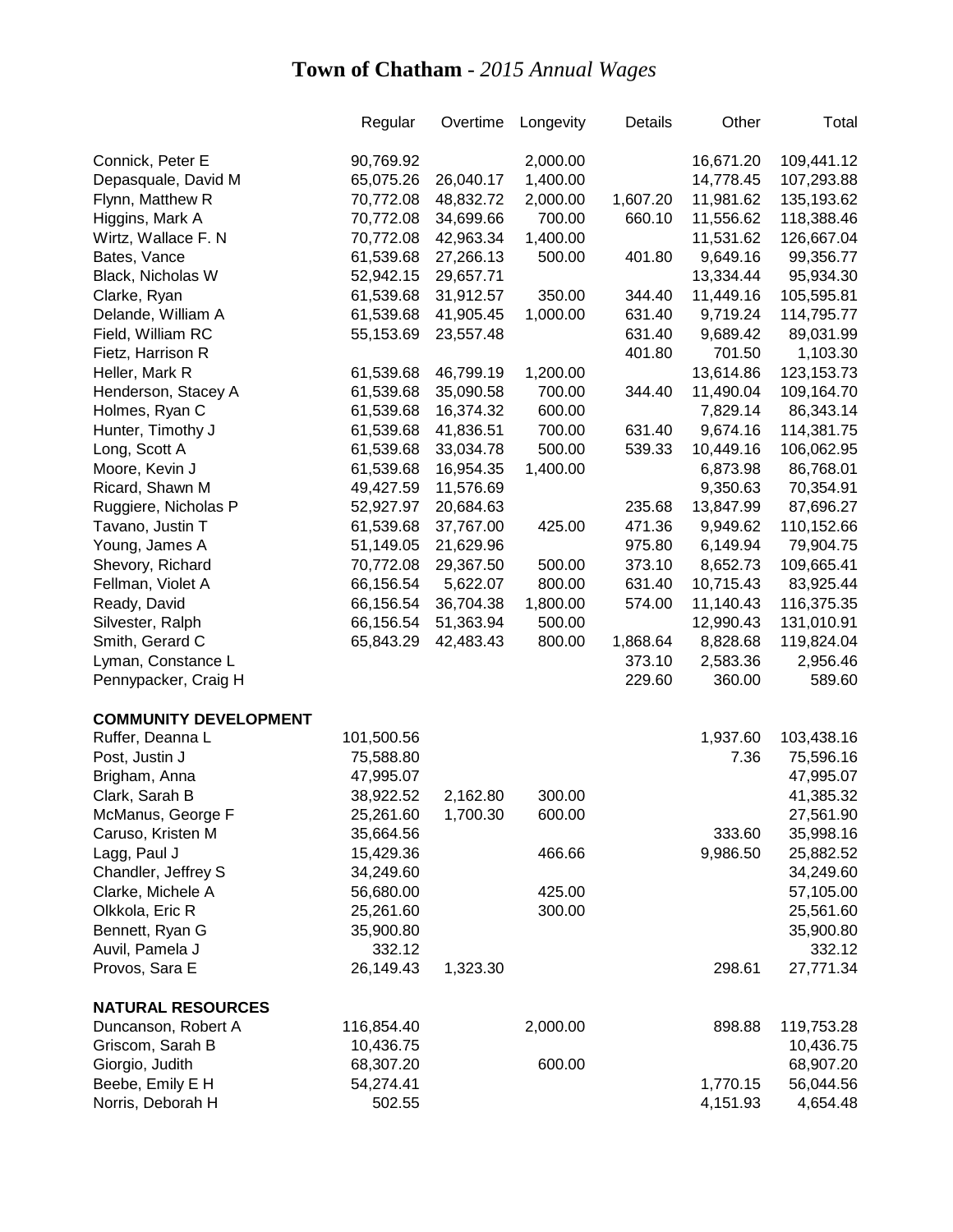|                           | Regular   | Overtime  | Longevity | Details | Other     | Total      |
|---------------------------|-----------|-----------|-----------|---------|-----------|------------|
| Langlois, Dianne E        | 44,207.80 | 2,089.00  | 2,000.00  |         |           | 48,296.80  |
| Smith, Stuart F           | 93,953.60 |           | 2,000.00  |         | 1,806.80  | 97,760.40  |
| Holm, Jason B             | 52,602.48 | 794.64    |           |         |           | 53,397.12  |
| Ryder, Michael D          |           | 644.48    |           |         | 7,863.25  | 8,507.73   |
| Rocanello, Susan K        | 65,540.80 | 1,229.03  | 1,200.00  |         |           | 67,969.83  |
| Horne, James M            |           | 2,160.00  |           |         | 18,625.00 | 20,785.00  |
| Byrnes, Robert J          |           |           |           |         | 6,264.00  | 6,264.00   |
| Goodwin, Gregory B        |           | 1,326.75  |           |         | 6,960.00  | 8,286.75   |
| Hussey, Matthew D         |           | 630.75    |           |         | 4,698.00  | 5,328.75   |
| Paulsen, Brooke C         |           | 232.88    |           |         | 6,097.25  | 6,330.13   |
| Sheppard, Peter A         |           | 232.50    |           |         | 5,890.00  | 6,122.50   |
| Summers, John B           |           | 86.63     |           |         | 9,561.75  | 9,648.38   |
| Wilder, Gary N            |           |           |           |         | 4,975.50  | 4,975.50   |
| Archer, Matthew T         |           | 472.50    |           |         | 8,332.50  | 8,805.00   |
| Deeg, Thomas J            |           | 1,255.50  |           |         | 18,090.00 | 19,345.50  |
| Goley, Robert C           |           |           |           |         | 1,954.00  | 1,954.00   |
| Lawrence, Mark R          |           |           |           |         | 5,692.50  | 5,692.50   |
| Woods, Jakob M            |           |           |           |         | 3,276.00  | 3,276.00   |
| Keon, Theodore L          | 70,428.80 |           | 1,200.00  |         | 1,896.16  | 73,524.96  |
| St. Pierre, Donald        |           |           |           |         | 750.00    | 750.00     |
| Gagne, Renee D            | 62,536.00 |           |           |         | 1,195.60  | 63,731.60  |
| Hutchinson, Rachel C      | 53,865.60 |           |           |         |           | 53,865.60  |
| Denn, Robert F            |           |           |           |         | 1,084.13  | 1,084.13   |
| Dobbins, Mark P           |           |           |           |         | 1,219.13  | 1,219.13   |
| Felix, Allyson K          |           |           |           |         | 892.50    | 892.50     |
| Hahner, Jeffrey           |           |           |           |         | 1,243.01  | 1,243.01   |
| Hojnoski, Janine A        |           |           |           |         | 1,545.00  | 1,545.00   |
| Hutchinson, Thomas P      |           |           |           |         | 855.51    | 855.51     |
| Kolb, Peter C             |           |           |           |         | 5,823.75  | 5,823.75   |
| MacMullan, John J         |           |           |           |         | 4,920.00  | 4,920.00   |
| Ryder, Robert S           |           |           |           |         | 1,803.75  | 1,803.75   |
| Sampson, Lawrence W       |           |           |           |         | 4,878.14  | 4,878.14   |
| Simonitsch, Mark A        |           |           |           |         | 1,441.81  | 1,441.81   |
| Zartman, Carl K           |           |           |           |         | 2,689.70  | 2,689.70   |
| Doane, Shannon R          |           |           |           |         | 3,052.52  | 3,052.52   |
| Vitale, Dominick J        |           |           |           |         | 2,337.52  | 2,337.52   |
| Phillips, Suzanne         |           |           |           |         | 13,055.50 | 13,055.50  |
| Beetham, Gerald W         |           |           |           |         | 3,246.89  | 3,246.89   |
| Coombs, Joanne            |           |           |           |         | 2,151.50  | 2,151.50   |
| Olson, Thomas A           |           |           |           |         | 5,595.75  | 5,595.75   |
| <b>HIGHWAY DEPARTMENT</b> |           |           |           |         |           |            |
| Colby, Jeffrey S          | 83,991.52 |           | 666.66    |         | 30,794.37 | 115,452.55 |
| Rooney, Robert R          | 29,213.60 |           |           |         | 3,900.00  | 33,113.60  |
| White Jr, Paul L          | 65,540.80 | 10,320.63 | 2,000.00  |         |           | 77,861.43  |
| Powers, Brian L           | 49,046.40 | 4,114.72  | 500.00    |         |           | 53,661.12  |
| Friend Jr, Gerald N       | 52,707.20 | 6,569.42  | 500.00    |         |           | 59,776.62  |
| Gates, Brian G            | 52,707.20 | 5,381.59  | 1,200.00  |         |           | 59,288.79  |
| Friend, Kenneth M         | 56,680.00 | 5,144.05  | 2,000.00  |         |           | 63,824.05  |
| Borthwick, Gilbert R      | 3,760.00  |           |           |         |           | 3,760.00   |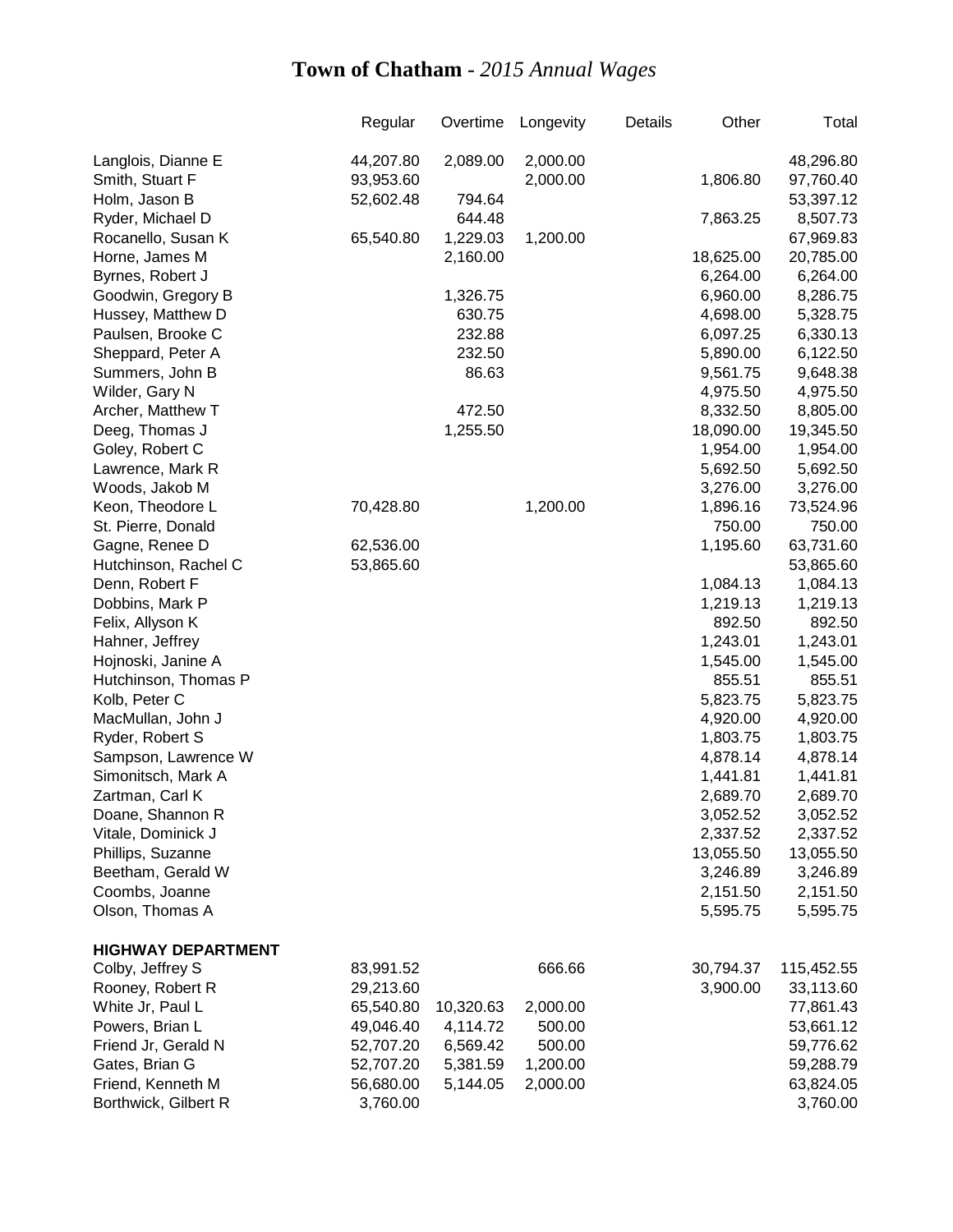| <b>SNOW AND ICE</b><br>Barr, Thomas W<br>276.00<br>276.00<br>840.00<br>840.00<br>Coholan, Richard E<br>Lusher, David M<br>540.00<br>540.00<br>696.00<br>Peter, Richard V<br>696.00<br>1,380.00<br>Welch, Mark C<br>1,380.00<br><b>TRANSFER STATION</b><br>Mehall, Mark D<br>54,469.28<br>54,469.28<br>51,284.80<br>500.00<br>56,471.80<br>Jones, Pamela J<br>4,687.00<br>Young, Robin A<br>36,836.80<br>708.90<br>37,545.70<br>Laurie, David<br>56,789.00<br>551.88<br>700.00<br>58,040.88<br>Leavenworth, Steven T<br>56,680.00<br>1,500.00<br>63,126.41<br>4,946.41<br>Underwood, Jennifer L<br>36,998.72<br>38,853.32<br>1,854.60<br>Putnam, Richard M<br>34,181.36<br>2,158.96<br>36,340.32<br>3,200.00<br>1,983.76<br>9,245.00<br>14,428.76<br>Eldredge, Joseph A<br><b>CEMETERY</b><br>Goodspeed, Linda M<br>11,485.20<br>11,485.20<br><b>COUNCIL ON AGING</b><br>1,197.60<br>Speakman, Amanda L<br>61,777.20<br>62,974.80<br>Shea, M. Stephanie<br>35,673.19<br>35,673.19<br>Souza, Eva M<br>40,668.60<br>40,668.60<br>Michniewicz, Nancy A<br>11,021.50<br>11,021.50<br>8,800.32<br>8,800.32<br>Forsman, Penny G<br>Carucci, Kathleen M<br>12,892.50<br>12,892.50<br>Golia, Gerald E<br>4,706.47<br>18.06<br>4,724.53<br>714.01<br>714.01<br>Hosmer, Richard<br>11,761.90<br>11,761.90<br>Kallstrom, Roger W<br>Robinson, Paul M<br>4,583.65<br>4,583.65<br>Gregory, Patricia A<br>279.87<br>279.87<br>Tripp, Dorothy E<br>306.44<br>306.44<br>500.00<br>10,526.00<br>10,026.00<br>Nickerson Jr, Crayton S<br>507.36<br>Bastone, Elsa C<br>507.36<br>Campanro/Town of Chatham, Daniel P<br>507.36<br>507.36<br>Curran, Stephen J<br>507.36<br>507.36<br>Douglas, Jennifer A<br>507.36<br>507.36<br>Fiore, Laura V<br>507.36<br>507.36<br>Vreeland, Patricia S<br>507.36<br>507.36<br>Waters, Barbara<br>507.36<br>507.36<br><b>PARKS AND RECREATION</b><br>1,458.33<br>Borges, Helene<br>17,822.79<br>145.98<br>19,427.10<br>Mabile, Susan M<br>18,636.01<br>7,118.95<br>25,754.96<br>McCowen, Kristina L<br>1,749.00<br>1,749.00<br>Frederick, Thomas H<br>4,064.50<br>4,064.50<br>Hardigan, Susan T<br>4,218.50<br>4,218.50 |                       | Regular | Overtime | Longevity | Details | Other    | Total    |
|---------------------------------------------------------------------------------------------------------------------------------------------------------------------------------------------------------------------------------------------------------------------------------------------------------------------------------------------------------------------------------------------------------------------------------------------------------------------------------------------------------------------------------------------------------------------------------------------------------------------------------------------------------------------------------------------------------------------------------------------------------------------------------------------------------------------------------------------------------------------------------------------------------------------------------------------------------------------------------------------------------------------------------------------------------------------------------------------------------------------------------------------------------------------------------------------------------------------------------------------------------------------------------------------------------------------------------------------------------------------------------------------------------------------------------------------------------------------------------------------------------------------------------------------------------------------------------------------------------------------------------------------------------------------------------------------------------------------------------------------------------------------------------------------------------------------------------------------------------------------------------------------------------------------------------------------------------------------------------------------------------------------------------------------------------------------------------------------------------------------------------------|-----------------------|---------|----------|-----------|---------|----------|----------|
|                                                                                                                                                                                                                                                                                                                                                                                                                                                                                                                                                                                                                                                                                                                                                                                                                                                                                                                                                                                                                                                                                                                                                                                                                                                                                                                                                                                                                                                                                                                                                                                                                                                                                                                                                                                                                                                                                                                                                                                                                                                                                                                                       |                       |         |          |           |         |          |          |
|                                                                                                                                                                                                                                                                                                                                                                                                                                                                                                                                                                                                                                                                                                                                                                                                                                                                                                                                                                                                                                                                                                                                                                                                                                                                                                                                                                                                                                                                                                                                                                                                                                                                                                                                                                                                                                                                                                                                                                                                                                                                                                                                       |                       |         |          |           |         |          |          |
|                                                                                                                                                                                                                                                                                                                                                                                                                                                                                                                                                                                                                                                                                                                                                                                                                                                                                                                                                                                                                                                                                                                                                                                                                                                                                                                                                                                                                                                                                                                                                                                                                                                                                                                                                                                                                                                                                                                                                                                                                                                                                                                                       |                       |         |          |           |         |          |          |
|                                                                                                                                                                                                                                                                                                                                                                                                                                                                                                                                                                                                                                                                                                                                                                                                                                                                                                                                                                                                                                                                                                                                                                                                                                                                                                                                                                                                                                                                                                                                                                                                                                                                                                                                                                                                                                                                                                                                                                                                                                                                                                                                       |                       |         |          |           |         |          |          |
|                                                                                                                                                                                                                                                                                                                                                                                                                                                                                                                                                                                                                                                                                                                                                                                                                                                                                                                                                                                                                                                                                                                                                                                                                                                                                                                                                                                                                                                                                                                                                                                                                                                                                                                                                                                                                                                                                                                                                                                                                                                                                                                                       |                       |         |          |           |         |          |          |
|                                                                                                                                                                                                                                                                                                                                                                                                                                                                                                                                                                                                                                                                                                                                                                                                                                                                                                                                                                                                                                                                                                                                                                                                                                                                                                                                                                                                                                                                                                                                                                                                                                                                                                                                                                                                                                                                                                                                                                                                                                                                                                                                       |                       |         |          |           |         |          |          |
|                                                                                                                                                                                                                                                                                                                                                                                                                                                                                                                                                                                                                                                                                                                                                                                                                                                                                                                                                                                                                                                                                                                                                                                                                                                                                                                                                                                                                                                                                                                                                                                                                                                                                                                                                                                                                                                                                                                                                                                                                                                                                                                                       |                       |         |          |           |         |          |          |
|                                                                                                                                                                                                                                                                                                                                                                                                                                                                                                                                                                                                                                                                                                                                                                                                                                                                                                                                                                                                                                                                                                                                                                                                                                                                                                                                                                                                                                                                                                                                                                                                                                                                                                                                                                                                                                                                                                                                                                                                                                                                                                                                       |                       |         |          |           |         |          |          |
|                                                                                                                                                                                                                                                                                                                                                                                                                                                                                                                                                                                                                                                                                                                                                                                                                                                                                                                                                                                                                                                                                                                                                                                                                                                                                                                                                                                                                                                                                                                                                                                                                                                                                                                                                                                                                                                                                                                                                                                                                                                                                                                                       |                       |         |          |           |         |          |          |
|                                                                                                                                                                                                                                                                                                                                                                                                                                                                                                                                                                                                                                                                                                                                                                                                                                                                                                                                                                                                                                                                                                                                                                                                                                                                                                                                                                                                                                                                                                                                                                                                                                                                                                                                                                                                                                                                                                                                                                                                                                                                                                                                       |                       |         |          |           |         |          |          |
|                                                                                                                                                                                                                                                                                                                                                                                                                                                                                                                                                                                                                                                                                                                                                                                                                                                                                                                                                                                                                                                                                                                                                                                                                                                                                                                                                                                                                                                                                                                                                                                                                                                                                                                                                                                                                                                                                                                                                                                                                                                                                                                                       |                       |         |          |           |         |          |          |
|                                                                                                                                                                                                                                                                                                                                                                                                                                                                                                                                                                                                                                                                                                                                                                                                                                                                                                                                                                                                                                                                                                                                                                                                                                                                                                                                                                                                                                                                                                                                                                                                                                                                                                                                                                                                                                                                                                                                                                                                                                                                                                                                       |                       |         |          |           |         |          |          |
|                                                                                                                                                                                                                                                                                                                                                                                                                                                                                                                                                                                                                                                                                                                                                                                                                                                                                                                                                                                                                                                                                                                                                                                                                                                                                                                                                                                                                                                                                                                                                                                                                                                                                                                                                                                                                                                                                                                                                                                                                                                                                                                                       |                       |         |          |           |         |          |          |
|                                                                                                                                                                                                                                                                                                                                                                                                                                                                                                                                                                                                                                                                                                                                                                                                                                                                                                                                                                                                                                                                                                                                                                                                                                                                                                                                                                                                                                                                                                                                                                                                                                                                                                                                                                                                                                                                                                                                                                                                                                                                                                                                       |                       |         |          |           |         |          |          |
|                                                                                                                                                                                                                                                                                                                                                                                                                                                                                                                                                                                                                                                                                                                                                                                                                                                                                                                                                                                                                                                                                                                                                                                                                                                                                                                                                                                                                                                                                                                                                                                                                                                                                                                                                                                                                                                                                                                                                                                                                                                                                                                                       |                       |         |          |           |         |          |          |
|                                                                                                                                                                                                                                                                                                                                                                                                                                                                                                                                                                                                                                                                                                                                                                                                                                                                                                                                                                                                                                                                                                                                                                                                                                                                                                                                                                                                                                                                                                                                                                                                                                                                                                                                                                                                                                                                                                                                                                                                                                                                                                                                       |                       |         |          |           |         |          |          |
|                                                                                                                                                                                                                                                                                                                                                                                                                                                                                                                                                                                                                                                                                                                                                                                                                                                                                                                                                                                                                                                                                                                                                                                                                                                                                                                                                                                                                                                                                                                                                                                                                                                                                                                                                                                                                                                                                                                                                                                                                                                                                                                                       |                       |         |          |           |         |          |          |
|                                                                                                                                                                                                                                                                                                                                                                                                                                                                                                                                                                                                                                                                                                                                                                                                                                                                                                                                                                                                                                                                                                                                                                                                                                                                                                                                                                                                                                                                                                                                                                                                                                                                                                                                                                                                                                                                                                                                                                                                                                                                                                                                       |                       |         |          |           |         |          |          |
|                                                                                                                                                                                                                                                                                                                                                                                                                                                                                                                                                                                                                                                                                                                                                                                                                                                                                                                                                                                                                                                                                                                                                                                                                                                                                                                                                                                                                                                                                                                                                                                                                                                                                                                                                                                                                                                                                                                                                                                                                                                                                                                                       |                       |         |          |           |         |          |          |
|                                                                                                                                                                                                                                                                                                                                                                                                                                                                                                                                                                                                                                                                                                                                                                                                                                                                                                                                                                                                                                                                                                                                                                                                                                                                                                                                                                                                                                                                                                                                                                                                                                                                                                                                                                                                                                                                                                                                                                                                                                                                                                                                       |                       |         |          |           |         |          |          |
|                                                                                                                                                                                                                                                                                                                                                                                                                                                                                                                                                                                                                                                                                                                                                                                                                                                                                                                                                                                                                                                                                                                                                                                                                                                                                                                                                                                                                                                                                                                                                                                                                                                                                                                                                                                                                                                                                                                                                                                                                                                                                                                                       |                       |         |          |           |         |          |          |
|                                                                                                                                                                                                                                                                                                                                                                                                                                                                                                                                                                                                                                                                                                                                                                                                                                                                                                                                                                                                                                                                                                                                                                                                                                                                                                                                                                                                                                                                                                                                                                                                                                                                                                                                                                                                                                                                                                                                                                                                                                                                                                                                       |                       |         |          |           |         |          |          |
|                                                                                                                                                                                                                                                                                                                                                                                                                                                                                                                                                                                                                                                                                                                                                                                                                                                                                                                                                                                                                                                                                                                                                                                                                                                                                                                                                                                                                                                                                                                                                                                                                                                                                                                                                                                                                                                                                                                                                                                                                                                                                                                                       |                       |         |          |           |         |          |          |
|                                                                                                                                                                                                                                                                                                                                                                                                                                                                                                                                                                                                                                                                                                                                                                                                                                                                                                                                                                                                                                                                                                                                                                                                                                                                                                                                                                                                                                                                                                                                                                                                                                                                                                                                                                                                                                                                                                                                                                                                                                                                                                                                       |                       |         |          |           |         |          |          |
|                                                                                                                                                                                                                                                                                                                                                                                                                                                                                                                                                                                                                                                                                                                                                                                                                                                                                                                                                                                                                                                                                                                                                                                                                                                                                                                                                                                                                                                                                                                                                                                                                                                                                                                                                                                                                                                                                                                                                                                                                                                                                                                                       |                       |         |          |           |         |          |          |
|                                                                                                                                                                                                                                                                                                                                                                                                                                                                                                                                                                                                                                                                                                                                                                                                                                                                                                                                                                                                                                                                                                                                                                                                                                                                                                                                                                                                                                                                                                                                                                                                                                                                                                                                                                                                                                                                                                                                                                                                                                                                                                                                       |                       |         |          |           |         |          |          |
|                                                                                                                                                                                                                                                                                                                                                                                                                                                                                                                                                                                                                                                                                                                                                                                                                                                                                                                                                                                                                                                                                                                                                                                                                                                                                                                                                                                                                                                                                                                                                                                                                                                                                                                                                                                                                                                                                                                                                                                                                                                                                                                                       |                       |         |          |           |         |          |          |
|                                                                                                                                                                                                                                                                                                                                                                                                                                                                                                                                                                                                                                                                                                                                                                                                                                                                                                                                                                                                                                                                                                                                                                                                                                                                                                                                                                                                                                                                                                                                                                                                                                                                                                                                                                                                                                                                                                                                                                                                                                                                                                                                       |                       |         |          |           |         |          |          |
|                                                                                                                                                                                                                                                                                                                                                                                                                                                                                                                                                                                                                                                                                                                                                                                                                                                                                                                                                                                                                                                                                                                                                                                                                                                                                                                                                                                                                                                                                                                                                                                                                                                                                                                                                                                                                                                                                                                                                                                                                                                                                                                                       |                       |         |          |           |         |          |          |
|                                                                                                                                                                                                                                                                                                                                                                                                                                                                                                                                                                                                                                                                                                                                                                                                                                                                                                                                                                                                                                                                                                                                                                                                                                                                                                                                                                                                                                                                                                                                                                                                                                                                                                                                                                                                                                                                                                                                                                                                                                                                                                                                       |                       |         |          |           |         |          |          |
|                                                                                                                                                                                                                                                                                                                                                                                                                                                                                                                                                                                                                                                                                                                                                                                                                                                                                                                                                                                                                                                                                                                                                                                                                                                                                                                                                                                                                                                                                                                                                                                                                                                                                                                                                                                                                                                                                                                                                                                                                                                                                                                                       |                       |         |          |           |         |          |          |
|                                                                                                                                                                                                                                                                                                                                                                                                                                                                                                                                                                                                                                                                                                                                                                                                                                                                                                                                                                                                                                                                                                                                                                                                                                                                                                                                                                                                                                                                                                                                                                                                                                                                                                                                                                                                                                                                                                                                                                                                                                                                                                                                       |                       |         |          |           |         |          |          |
|                                                                                                                                                                                                                                                                                                                                                                                                                                                                                                                                                                                                                                                                                                                                                                                                                                                                                                                                                                                                                                                                                                                                                                                                                                                                                                                                                                                                                                                                                                                                                                                                                                                                                                                                                                                                                                                                                                                                                                                                                                                                                                                                       |                       |         |          |           |         |          |          |
|                                                                                                                                                                                                                                                                                                                                                                                                                                                                                                                                                                                                                                                                                                                                                                                                                                                                                                                                                                                                                                                                                                                                                                                                                                                                                                                                                                                                                                                                                                                                                                                                                                                                                                                                                                                                                                                                                                                                                                                                                                                                                                                                       |                       |         |          |           |         |          |          |
|                                                                                                                                                                                                                                                                                                                                                                                                                                                                                                                                                                                                                                                                                                                                                                                                                                                                                                                                                                                                                                                                                                                                                                                                                                                                                                                                                                                                                                                                                                                                                                                                                                                                                                                                                                                                                                                                                                                                                                                                                                                                                                                                       |                       |         |          |           |         |          |          |
|                                                                                                                                                                                                                                                                                                                                                                                                                                                                                                                                                                                                                                                                                                                                                                                                                                                                                                                                                                                                                                                                                                                                                                                                                                                                                                                                                                                                                                                                                                                                                                                                                                                                                                                                                                                                                                                                                                                                                                                                                                                                                                                                       |                       |         |          |           |         |          |          |
|                                                                                                                                                                                                                                                                                                                                                                                                                                                                                                                                                                                                                                                                                                                                                                                                                                                                                                                                                                                                                                                                                                                                                                                                                                                                                                                                                                                                                                                                                                                                                                                                                                                                                                                                                                                                                                                                                                                                                                                                                                                                                                                                       |                       |         |          |           |         |          |          |
|                                                                                                                                                                                                                                                                                                                                                                                                                                                                                                                                                                                                                                                                                                                                                                                                                                                                                                                                                                                                                                                                                                                                                                                                                                                                                                                                                                                                                                                                                                                                                                                                                                                                                                                                                                                                                                                                                                                                                                                                                                                                                                                                       |                       |         |          |           |         |          |          |
|                                                                                                                                                                                                                                                                                                                                                                                                                                                                                                                                                                                                                                                                                                                                                                                                                                                                                                                                                                                                                                                                                                                                                                                                                                                                                                                                                                                                                                                                                                                                                                                                                                                                                                                                                                                                                                                                                                                                                                                                                                                                                                                                       |                       |         |          |           |         |          |          |
|                                                                                                                                                                                                                                                                                                                                                                                                                                                                                                                                                                                                                                                                                                                                                                                                                                                                                                                                                                                                                                                                                                                                                                                                                                                                                                                                                                                                                                                                                                                                                                                                                                                                                                                                                                                                                                                                                                                                                                                                                                                                                                                                       |                       |         |          |           |         |          |          |
|                                                                                                                                                                                                                                                                                                                                                                                                                                                                                                                                                                                                                                                                                                                                                                                                                                                                                                                                                                                                                                                                                                                                                                                                                                                                                                                                                                                                                                                                                                                                                                                                                                                                                                                                                                                                                                                                                                                                                                                                                                                                                                                                       |                       |         |          |           |         |          |          |
|                                                                                                                                                                                                                                                                                                                                                                                                                                                                                                                                                                                                                                                                                                                                                                                                                                                                                                                                                                                                                                                                                                                                                                                                                                                                                                                                                                                                                                                                                                                                                                                                                                                                                                                                                                                                                                                                                                                                                                                                                                                                                                                                       |                       |         |          |           |         |          |          |
|                                                                                                                                                                                                                                                                                                                                                                                                                                                                                                                                                                                                                                                                                                                                                                                                                                                                                                                                                                                                                                                                                                                                                                                                                                                                                                                                                                                                                                                                                                                                                                                                                                                                                                                                                                                                                                                                                                                                                                                                                                                                                                                                       |                       |         |          |           |         |          |          |
|                                                                                                                                                                                                                                                                                                                                                                                                                                                                                                                                                                                                                                                                                                                                                                                                                                                                                                                                                                                                                                                                                                                                                                                                                                                                                                                                                                                                                                                                                                                                                                                                                                                                                                                                                                                                                                                                                                                                                                                                                                                                                                                                       |                       |         |          |           |         |          |          |
|                                                                                                                                                                                                                                                                                                                                                                                                                                                                                                                                                                                                                                                                                                                                                                                                                                                                                                                                                                                                                                                                                                                                                                                                                                                                                                                                                                                                                                                                                                                                                                                                                                                                                                                                                                                                                                                                                                                                                                                                                                                                                                                                       | Jones, Diana Beatrice |         |          |           |         | 3,190.00 | 3,190.00 |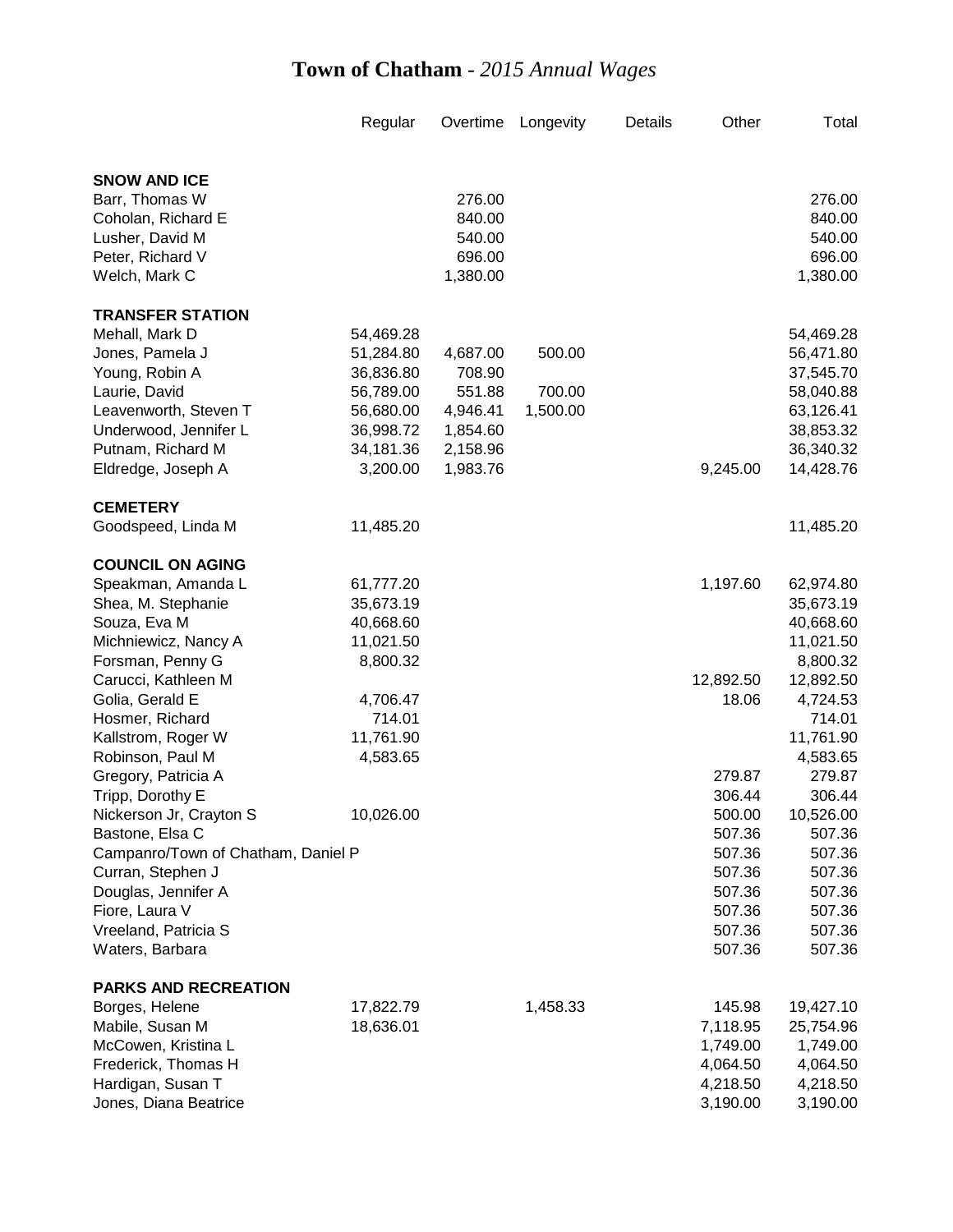|                        | Regular    | Overtime | Longevity | Details | Other     | Total                |
|------------------------|------------|----------|-----------|---------|-----------|----------------------|
| Mack, Christopher P    |            |          |           |         | 3,459.50  | 3,459.50             |
| Proudfoot, Jill M      |            |          |           |         | 3,355.00  | 3,355.00             |
| Regan, Richard F       |            |          |           |         | 635.25    | 635.25               |
| Gustafson, Carl R      |            |          |           |         | 4,376.25  | 4,376.25             |
| Deveau, Brian J        | 10,820.50  | 125.65   |           |         |           | 10,946.15            |
| Gatzogiannis, George E | 41,765.60  | 479.02   | 350.00    |         |           | 42,594.62            |
| Gulotta, Vincent E     |            | 607.50   |           |         | 25,618.55 | 26,226.05            |
| Neiser, William F      |            |          |           |         | 3,022.53  | 3,022.53             |
| Quinn, Walter W        |            | 2,990.98 |           |         | 20,184.51 | 23,175.49            |
| Redmond, Thomas L      |            |          |           |         | 2,150.04  | 2,150.04             |
| Sylvia, Timothy M      | 19,910.00  | 784.10   | 233.31    |         | 713.78    | 21,641.19            |
| White, Joseph C        |            |          |           |         | 10,596.96 | 10,596.96            |
| Tobin, Daniel L        | 116,854.40 |          | 2,000.00  |         | 4,247.20  | 123,101.60           |
| Lucey, Conor T         |            |          |           |         | 5,835.00  |                      |
|                        |            |          |           |         |           | 5,835.00             |
| Van Amson, Katherine P |            |          |           |         | 5,602.50  | 5,602.50<br>3,993.38 |
| Verrilli, Andrew J     |            |          |           |         | 3,993.38  |                      |
| Sokol, Emily L         |            |          |           |         | 1,842.00  | 1,842.00             |
| Hart, Elizabeth A      |            |          |           |         | 4,778.14  | 4,778.14             |
| Barnard, Samantha R    |            |          |           |         | 4,576.65  | 4,576.65             |
| Borde, Kathryn V       |            |          |           |         | 3,859.63  | 3,859.63             |
| Briody, Emma E         |            |          |           |         | 3,501.51  | 3,501.51             |
| Burke, Aidan G         |            |          |           |         | 4,277.63  | 4,277.63             |
| Callaghan, India M     |            |          |           |         | 1,536.39  | 1,536.39             |
| Coy, Frances R         |            |          |           |         | 4,417.89  | 4,417.89             |
| Douglass, Elizabeth P  |            |          |           |         | 4,388.64  | 4,388.64             |
| Hano, Peter W          |            |          |           |         | 3,137.26  | 3,137.26             |
| Kelley, Jake F         |            |          |           |         | 790.51    | 790.51               |
| Meshnick, Andrew B     |            |          |           |         | 1,082.50  | 1,082.50             |
| Montgomery, Alise E    |            |          |           |         | 2,855.26  | 2,855.26             |
| Montgomery, Jaime N    |            |          |           |         | 2,767.13  | 2,767.13             |
| Murphy, Joseph J       |            |          |           |         | 4,918.40  | 4,918.40             |
| O'Laughlin, Shannon M  |            |          |           |         | 3,028.14  | 3,028.14             |
| Rosen, Joshua M        |            |          |           |         | 3,638.26  | 3,638.26             |
| Round, Connor M        |            |          |           |         | 4,464.26  | 4,464.26             |
| Spiegel, Katherine M   |            |          |           |         | 3,062.52  | 3,062.52             |
| Taylor, Julia D        |            |          |           |         | 4,752.89  | 4,752.89             |
| Van Amson, Mia A       |            |          |           |         | 1,380.63  | 1,380.63             |
| Walsh, Michael L       |            |          |           |         | 1,169.13  | 1,169.13             |
| Guarente, Laureen J    |            |          |           |         | 1,640.63  | 1,640.63             |
| Kiernan, Charles E     |            |          |           |         | 945.00    | 945.00               |
| Constant, David J      | 49,046.40  |          | 1,700.00  |         |           | 50,746.40            |
| Fougere, Paul L        | 49,046.40  | 5,918.60 | 700.00    |         |           | 55,665.00            |
| Friend, Ronald A       | 47,313.60  | 2,259.93 | 350.00    |         |           | 49,923.53            |
| Fulcher, Jared E       |            | 507.38   |           |         | 6,624.75  | 7,132.13             |
| Fulcher, Jerauld W     |            | 37.13    |           |         | 24,469.50 | 24,506.63            |
| Hanifin, John M        |            |          |           |         | 3,777.75  | 3,777.75             |
| Kendrick, John K       |            | 37.13    |           |         | 19,123.75 | 19,160.88            |
| Mulholland, John J     |            |          |           |         | 4,795.50  | 4,795.50             |
| Farrell, Georgia A     | 48,991.80  |          | 990.00    |         | 564.96    | 50,546.76            |
| Winkfield, Suzanne F   | 48,991.80  |          | 288.75    |         |           | 49,280.55            |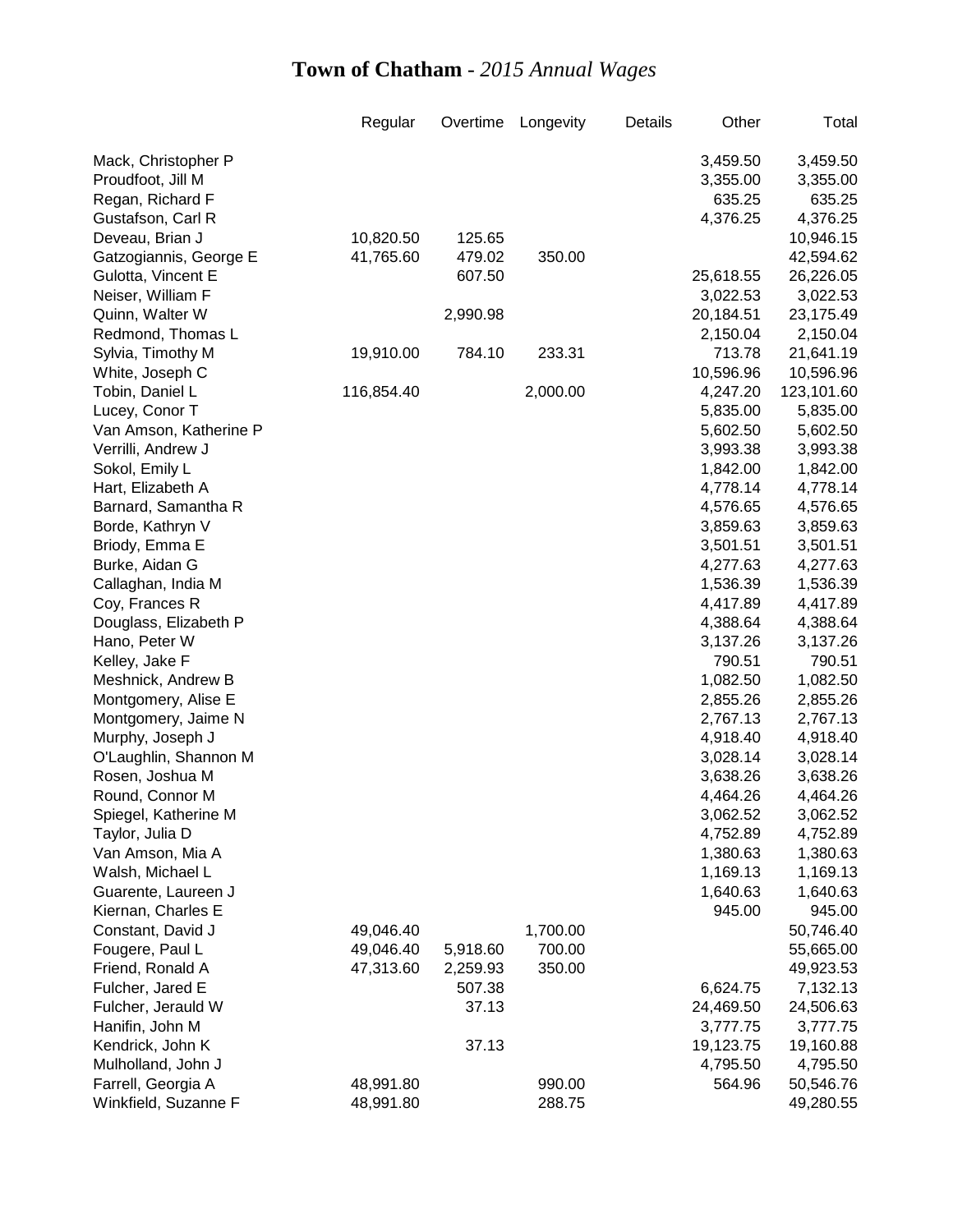|                           |          | Regular   | Overtime | Longevity | Details | Other     | Total     |
|---------------------------|----------|-----------|----------|-----------|---------|-----------|-----------|
| Stark, Sharon E           |          | 48,956.11 |          | 412.50    |         |           | 49,368.61 |
| Avellar, Aaron S          |          |           |          |           |         | 1,441.63  | 1,441.63  |
| Baldwin, Molly E          |          |           |          |           |         | 1,388.63  | 1,388.63  |
| Callery, Jacqueline L     |          |           |          |           |         | 1,456.88  | 1,456.88  |
| Camp, Robert J            |          |           |          |           |         | 1,022.50  | 1,022.50  |
| Concordia, Emmaline G     |          |           |          |           |         | 1,332.38  | 1,332.38  |
| Corres, Nilda I           |          |           |          |           |         | 1,564.50  | 1,564.50  |
| Dickson, Emily E          |          |           |          |           |         | 1,514.63  | 1,514.63  |
| Fox, Dylan R              |          |           |          |           |         | 1,548.75  | 1,548.75  |
| Grosso, Kayla J           |          |           |          |           |         | 1,472.63  | 1,472.63  |
| Hyson, Eric L             |          |           |          |           |         | 620.00    | 620.00    |
| Hyson, Marina G           |          |           |          |           |         | 231.00    | 231.00    |
| Keenan, Patrick A         |          |           |          |           |         | 1,514.63  | 1,514.63  |
| Kelemen, Adam D           |          |           |          |           |         | 1,292.50  | 1,292.50  |
| Menoni, Molly E           |          |           |          |           |         | 1,197.50  | 1,197.50  |
| Moye, Julius C            |          |           |          |           |         | 1,123.50  | 1,123.50  |
| Murray, Colin J           |          |           |          |           |         | 1,417.50  | 1,417.50  |
| Pavlakis, Aleczander J    |          |           |          |           |         | 1,128.13  | 1,128.13  |
| Sequin, Alexandra M       |          |           |          |           |         | 1,551.38  | 1,551.38  |
| Whiteley, Kaia G          |          |           |          |           |         | 1,289.63  | 1,289.63  |
| Callery, Brooke A         |          |           |          |           |         | 1,069.63  | 1,069.63  |
| Hendrix, Nicholas A       |          |           |          |           |         | 1,112.63  | 1,112.63  |
| Mazzarelli, Erica M       |          |           |          |           |         | 1,030.13  | 1,030.13  |
| Zeyen, Lucas F            |          |           |          |           |         | 779.00    | 779.00    |
| Likos, David C            |          |           |          |           |         | 18,493.81 | 18,493.81 |
| Barry, Kelly A            |          |           |          |           |         | 2,633.75  | 2,633.75  |
| Brown, Dylan              |          |           |          |           |         | 1,377.02  | 1,377.02  |
| Callaghan, Charles G      |          |           |          |           |         | 5,233.77  | 5,233.77  |
| Paige, Bruce J            |          |           |          |           |         | 1,480.00  | 1,480.00  |
| Rafuse, John L            |          |           |          |           |         | 1,115.00  | 1,115.00  |
| Cain, Leo J               |          |           |          |           |         | 7,472.00  | 7,472.00  |
| Grilli, Curtis J          |          |           |          |           |         | 2,400.00  | 2,400.00  |
| Niezgoda, Dean A          |          |           | 276.00   |           |         | 4,864.00  | 5,140.00  |
| Politi, Colin J           |          |           | 162.00   |           |         | 5,913.00  | 6,075.00  |
| Surowiec, Austin P        |          |           |          |           |         | 4,856.00  | 4,856.00  |
| Tuminelli, Nicholas F     |          |           | 1,188.00 |           |         | 7,448.00  | 8,636.00  |
| <b>STIPENDS</b>           |          |           |          |           |         |           |           |
| <b>AIRPORT COMMISSION</b> |          |           |          |           |         |           |           |
| Donovan, Peter            | \$       | 400.00    |          |           |         |           |           |
| Geylin, Michael           | \$       | 200.00    |          |           |         |           |           |
| Harrison, Huntley         |          | 200.00    |          |           |         |           |           |
| Lofgren, Paula            | \$<br>\$ | 200.00    |          |           |         |           |           |
| Patterson, Nancy          | \$       | 200.00    |          |           |         |           |           |
| Pennypacker, Craig        |          | 200.00    |          |           |         |           |           |
| Rauscher, David S.        | \$       | 200.00    |          |           |         |           |           |
| Wilson, Tom               | \$       | 200.00    |          |           |         |           |           |
|                           |          |           |          |           |         |           |           |
| <b>BOARD OF ASSESSORS</b> |          |           |          |           |         |           |           |

| Brown, Thomas | 1,500.00 |
|---------------|----------|
|               |          |